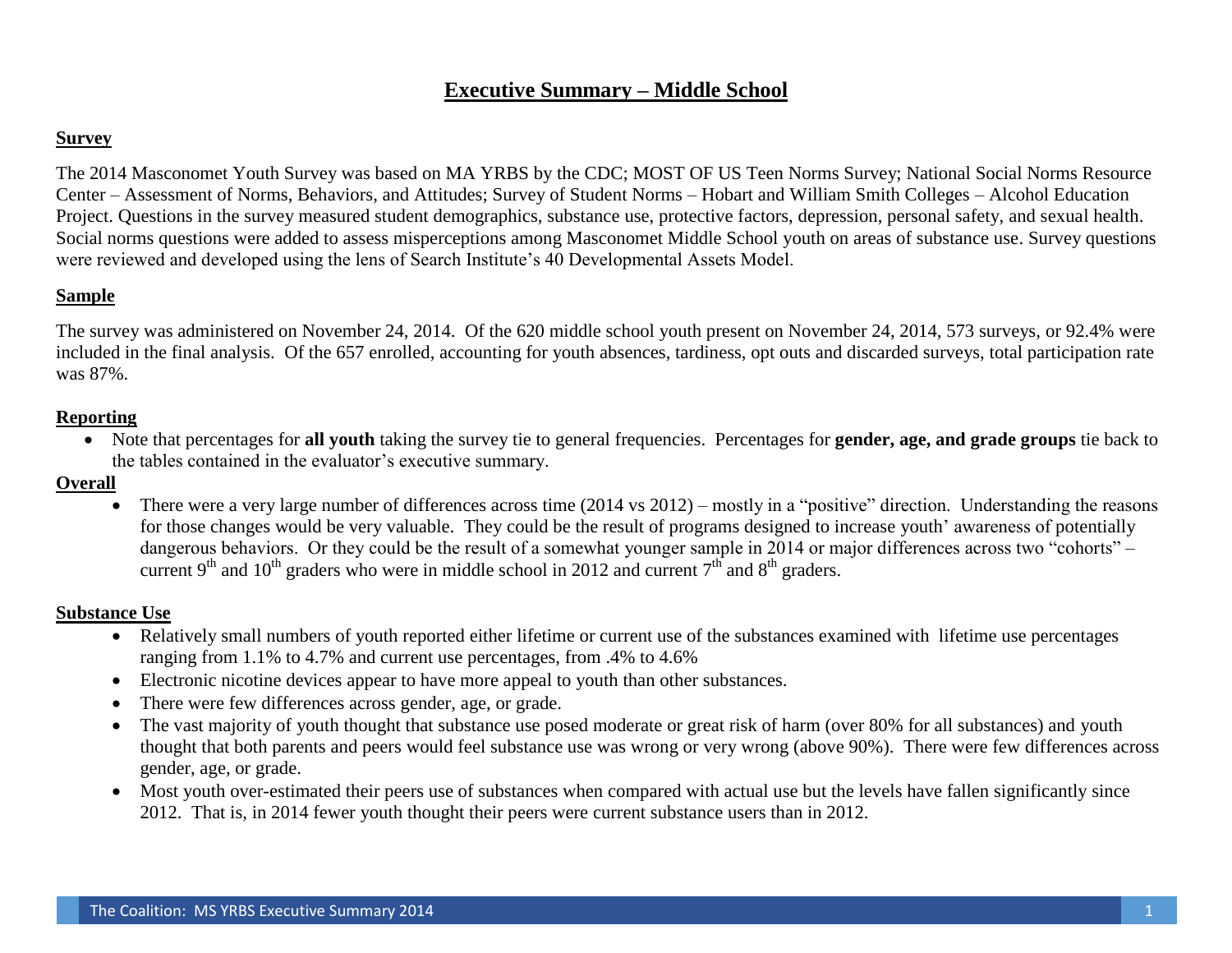### **Sexual Behavior**

• About 1 in 50 youth reported being sexually active – most with multiple partners. Only 50% of those who are sexually active used a condom the last time they were active.

### **Behaviors that Contribute to Unintentional Injuries**

Few youth ride with drivers who have been drinking  $(4.5\%)$  or smoking marijuana  $(1.7\%)$ .

## **Behaviors that Contribute to Violence**

- About 1 in 7 said they carried a weapon at some point and about 1 in 3 said they have gotten into a fight at some point.
- Boys were more likely than girls to report both behaviors.
- There were no differences across time on fight related questions but a decrease since 2012 in the percentage having carried a weapon.

## **Bullying**

- About 20% of the youth reported having been bullied and about 5% reported having bullied others.
- Most bullying was verbal rather than physical.
- More youth reported frequent intervention in episodes of bullying than in 2012.

### **Stress, Depression, and Self-Harm**

- About 6% reported stress was a problem always.
- Girls were more likely than boys to report stress as a problem often or always.
- School work and self- and parental expectations were the most common sources of stress.
- Most youth used positive stress management techniques.
- About 1 in 12 reported being clinically depressed at some point.
- Self-harm and suicide responses all saw decreases from 2012 to 2014.

## **Protective Factors**

- Most youth had an adult to confide in and most appeared to feel valued based on their responses to several questions.
- Most youth engaged in sports or extra-curricular activities or community service

### **Weight, Weight Management, Exercise and Nutrition**

- About equal numbers of youth saw themselves as underweight or overweight (around 20%).
- Close to 1/3 of the youth reported trying to lose weight and most used exercise or calorie reduction as their weight loss methods.
- Nearly all youth reported being physically active at least 20 minutes a day.
- Nearly all youth reported using electronic media for things other than school work every day.
- Most youth reported relatively healthy eating habits.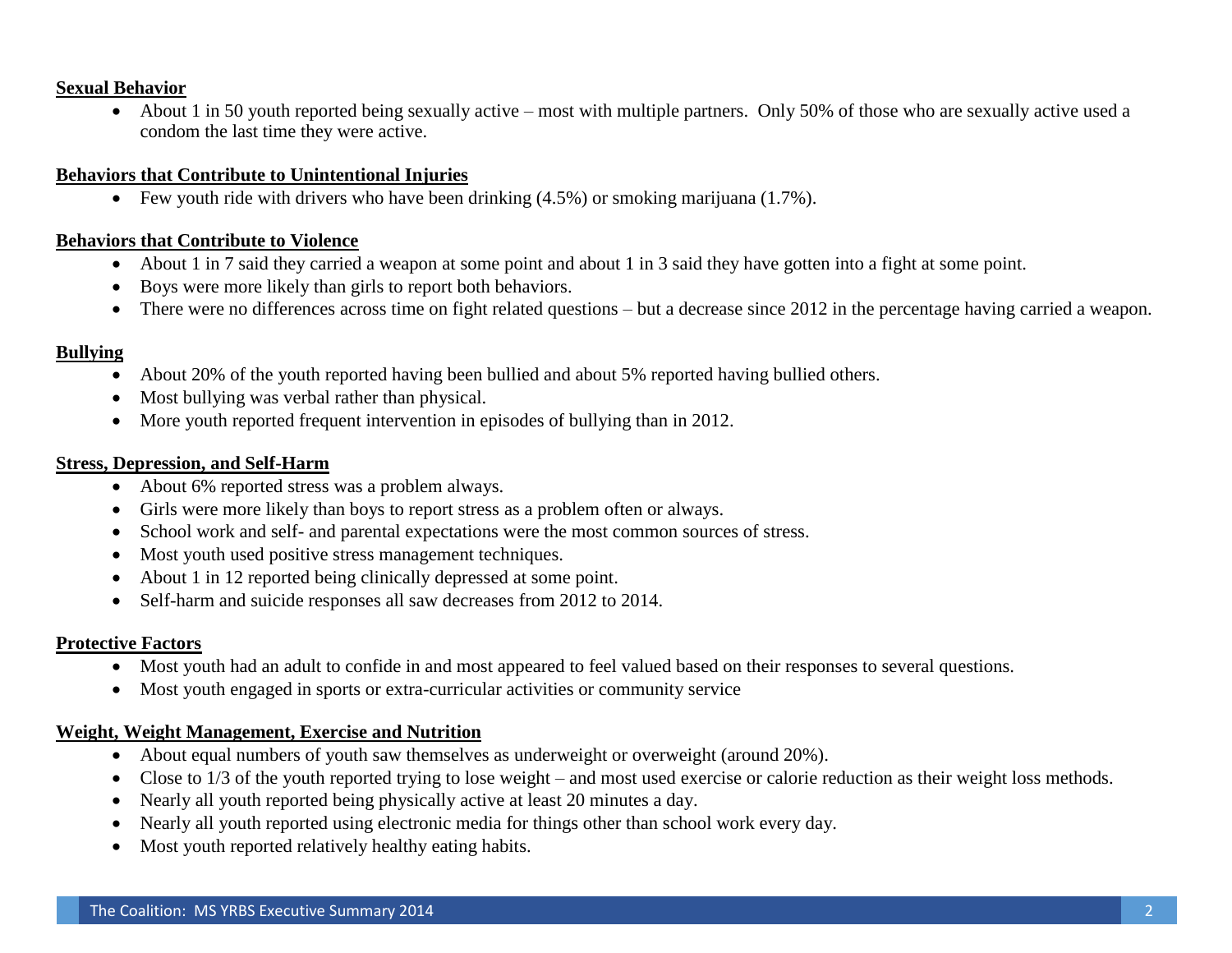# **Substance Use**

#### **Comparison to 2012, 2010 and Massachusetts Data**

Charts 1 and 2 on the following pages demonstrate lifetime and current (past 30 day) use of various substances for MASCO in 2014, 2012, and 2010 and Massachusetts in 2013. There is no data for lifetime use of cigarettes for MASCO in 2014 because the question was not consistent with past surveys.

Between 2012 and 2014 there was a significant decrease reported in lifetime use of alcohol and marijuana. Similarly, there was a decrease in current use (past 30 days) of alcohol, cigarettes, and marijuana and in the percentage engaging in high risk drinking between 2012 and 2014.

#### **Tobacco/Nicotine**

Fewer than 1 in 100 reported ever having smoked a whole cigarette (.9%) and only 0.5% smoked in the past 30 days. Close to 1 in 20 reported using electronic smoking devices in the past 30 days with 14 year olds more likely to have tried these devices than 12 year olds (9% vs 2.5%) and  $8<sup>th</sup>$  graders more likely than  $7<sup>th</sup>$  graders (6.7% vs 2.1%). The most common way to obtain tobacco products was to borrow (25% of those who use tobacco).

### **Alcohol**

Slightly fewer than 1 in 20 youth reported lifetime use of alcohol with 11.8 years as the age of onset – slightly higher than 2012. About 1% reported current use of alcohol (1.1%) and about half of those reported at least one incident of high risk drinking in the past 30 days (.7%) About ¼ reported that alcohol would be fairly or very easy to obtain (24.9%)– a significant decline from 2012 (41%). Boys were more like than girls to report perceived ease of access (32.5% vs 20.9%). About 60% of those who drank reported obtaining alcohol at home – and about the same proportion reported drinking at family events.

### **Other substances**

In terms of lifetime use, inhalants were the most popular other substance with 3.5% reporting have used inhalants at least once, followed by prescription drugs without a prescription (2.3%), marijuana (1.1%), over the counter medications (.7%) and synthetic pot (.2%). There were a very limited number of current users of either marijuana (.7%) or prescription drugs without a prescription (.4%).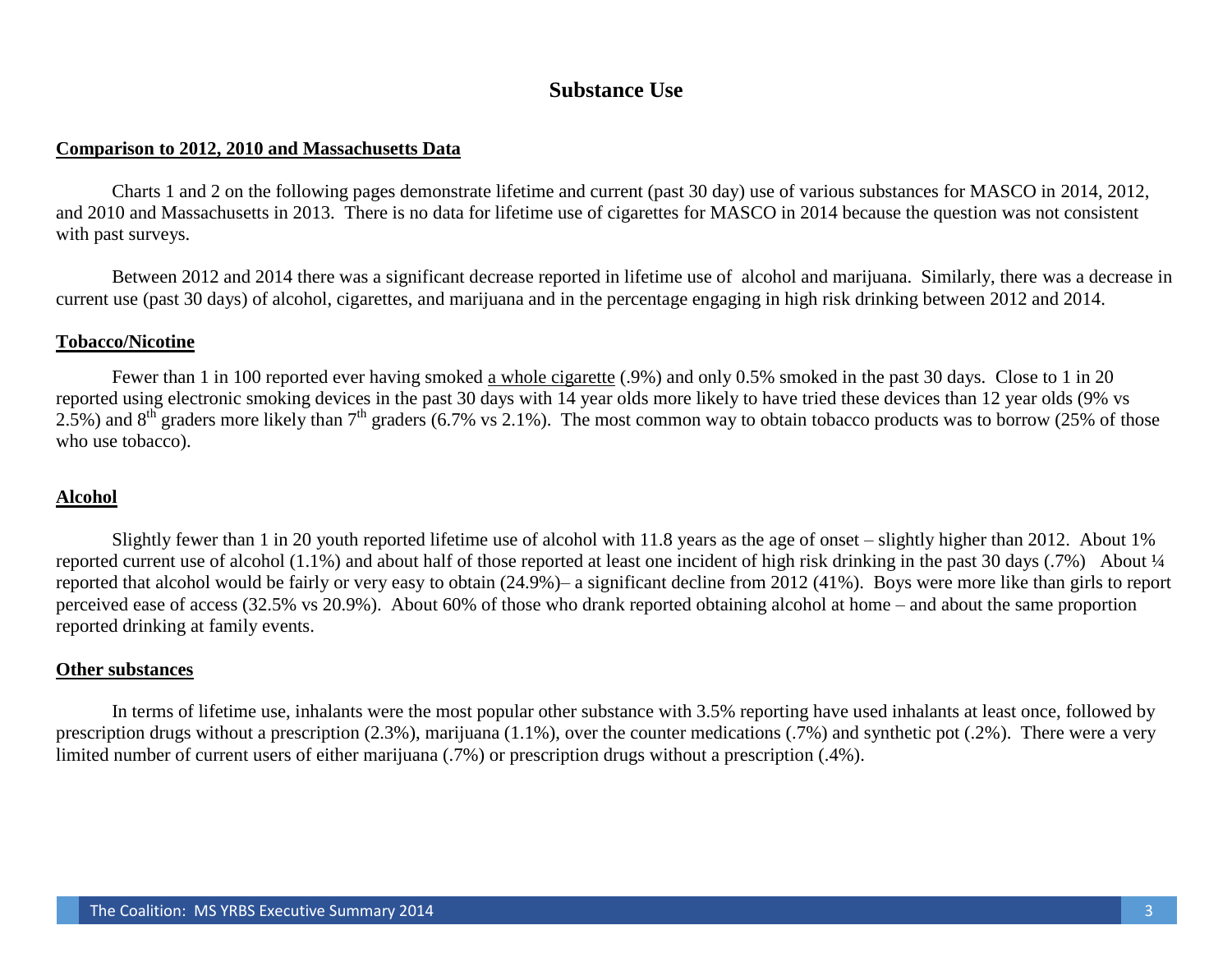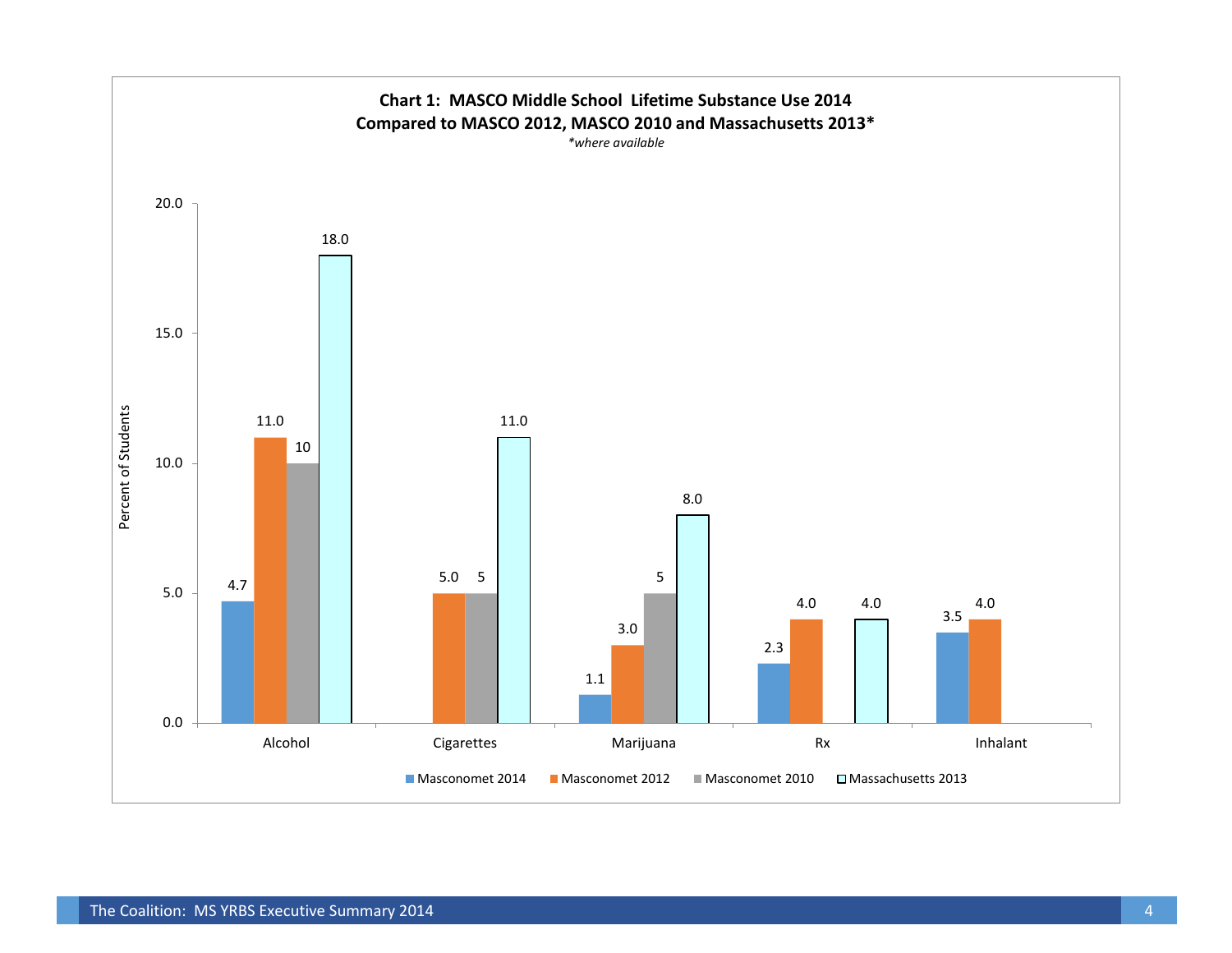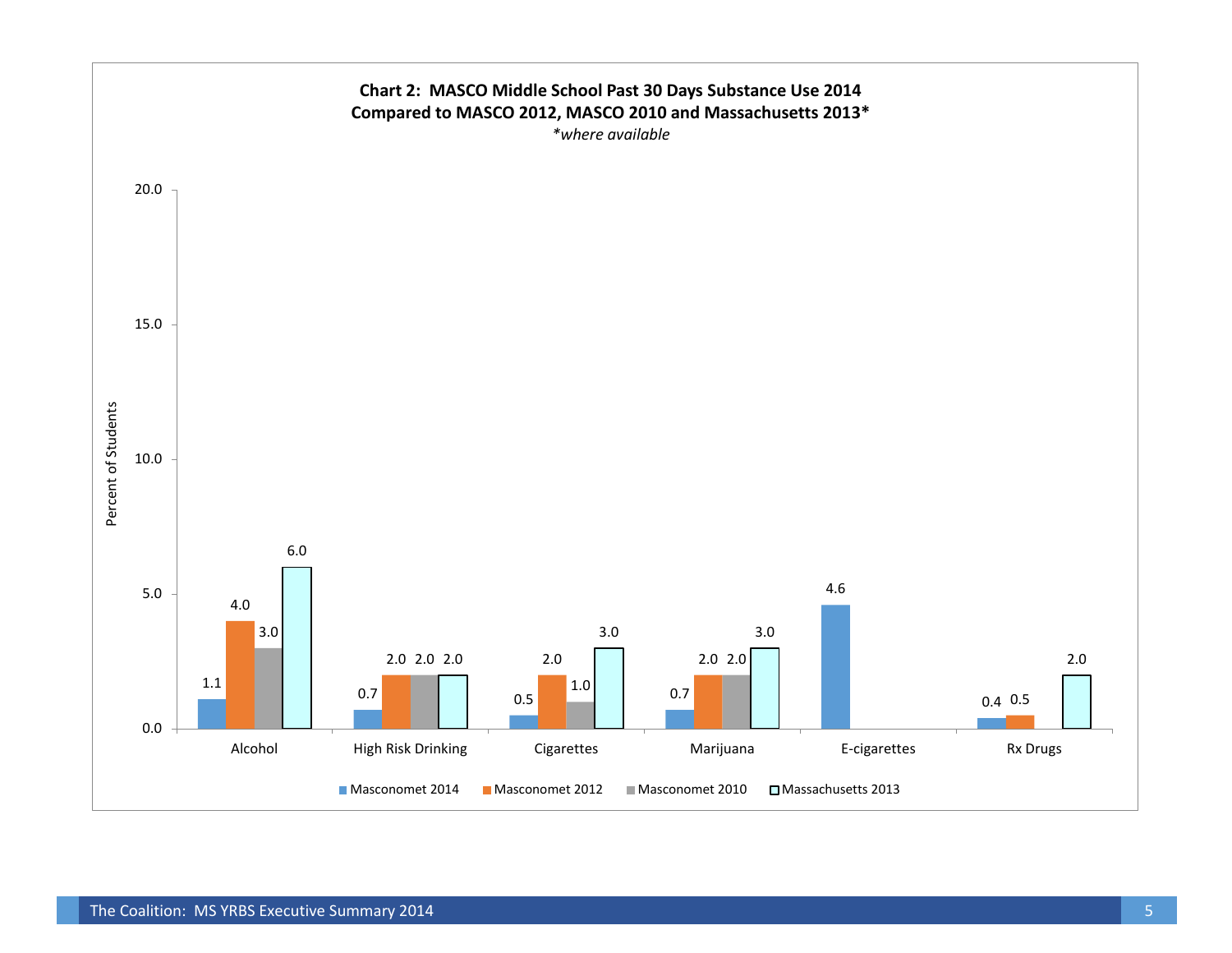### **Perception of Risk of Harm, Parental and Peer Disapproval**

Chart 3 shows that in 2014 the vast majority of middle school youth perceived that substance use entailed great or moderate risk of harm with all four substances above 80% and cigarettes and misuse of prescription drugs over 90%. Perceptions of moderate or great risk for use of alcohol and marijuana were significantly higher in 2014 than in 2012 (84.4% vs 73.5% and 87.4% and 80%, respectively.)

Chart 3 also reveals that nearly all youth think their parents and peers think use of the substances is wrong or very wrong (over 90% for all substances). Interestingly, the percent of youth who said they felt their parents would think alcohol use was wrong or very wrong declined significantly from 2012 to 2014 (97% to 93.4%) while the percent who thought their peers would say misuse of prescription drugs was wrong or somewhat wrong increased significantly during that same time (90% vs 96.1%).

While there were few significant differences across age groups (that appears to begin in high school), there were differences across gender with girls more likely than boys to see greater degrees of risk and to feel stronger levels of parental and peer disapproval for most substances.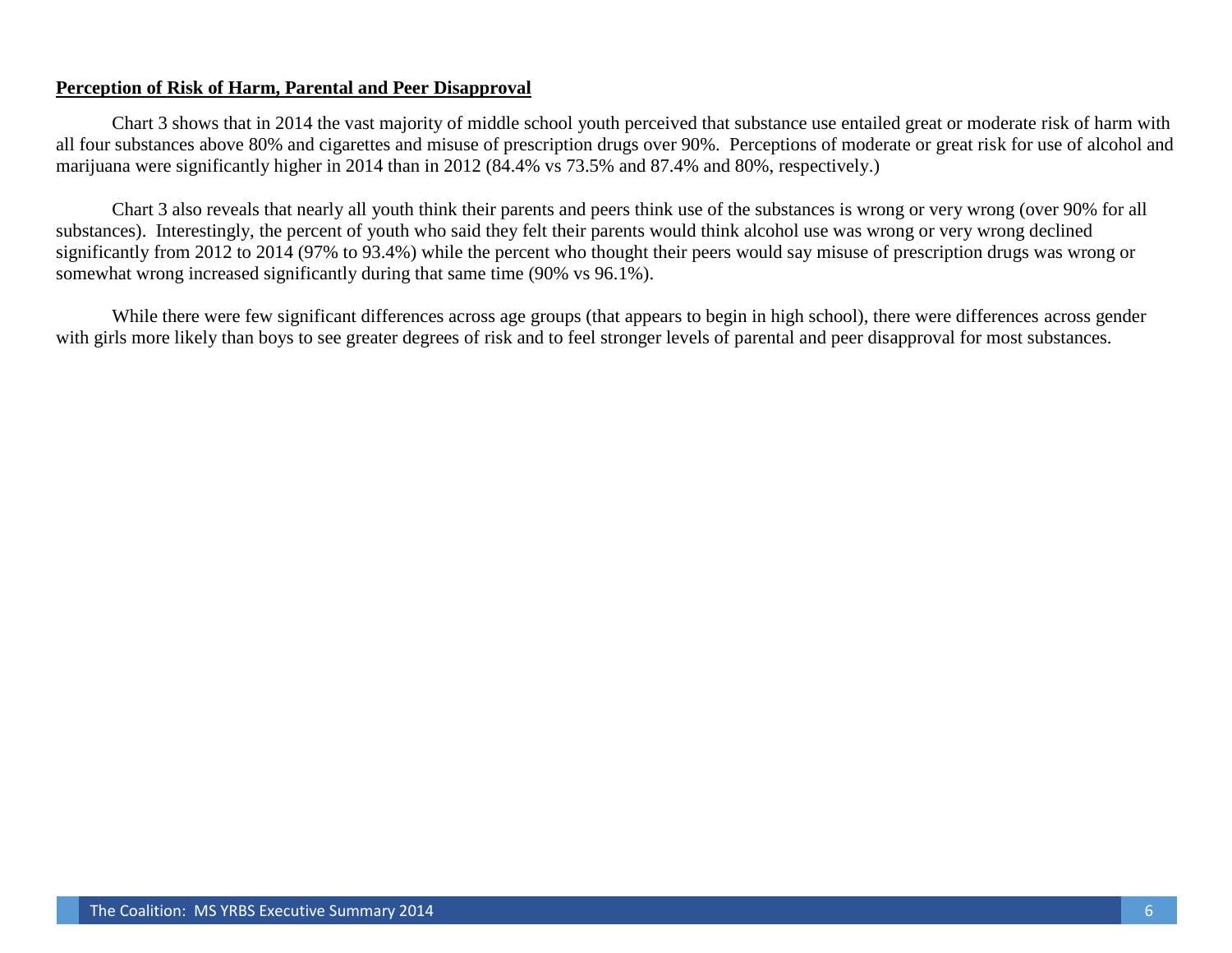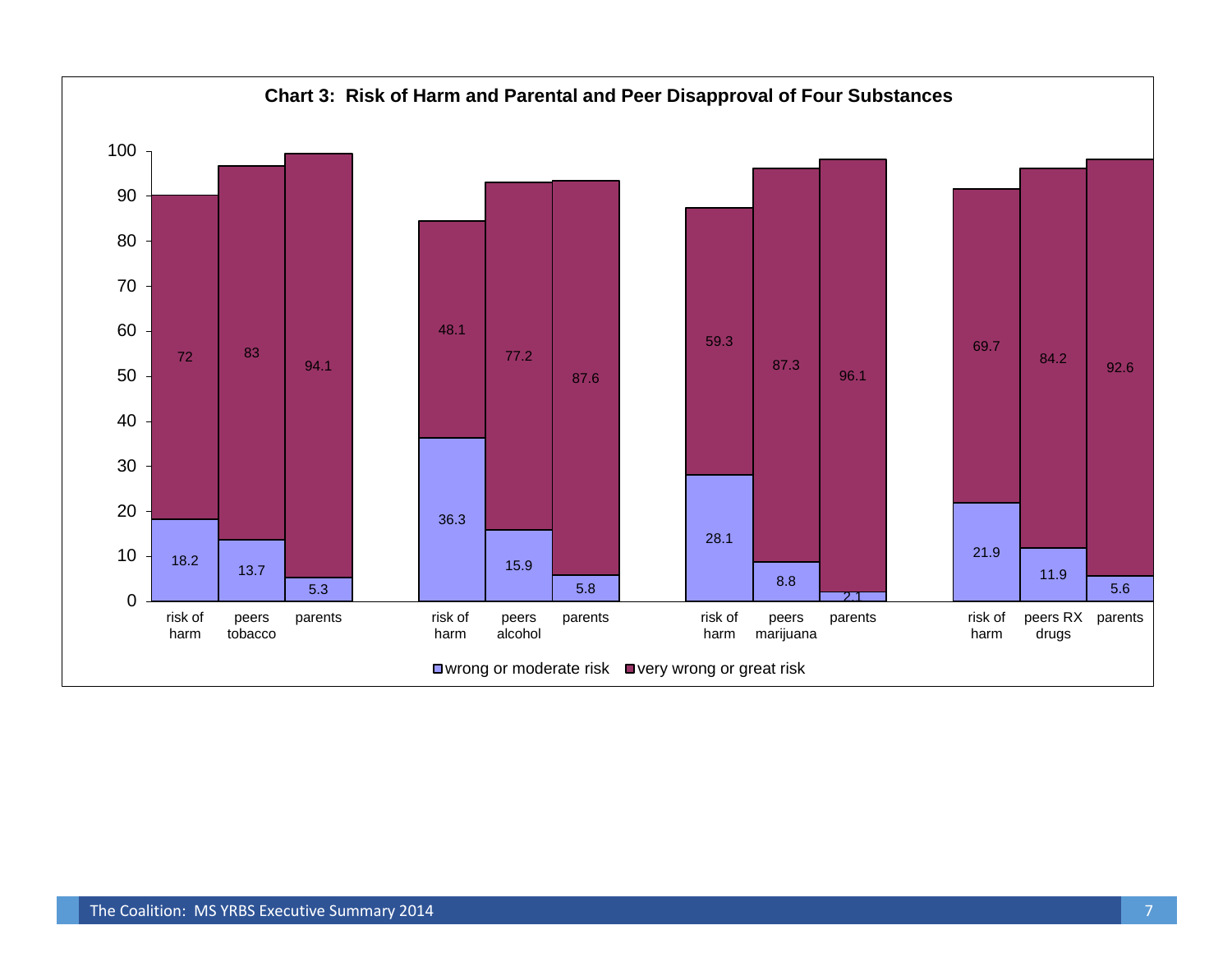### **Social Norming**

MASCO middle schoolers substantially over-estimate use of cigarettes, alcohol, marijuana, and prescription drugs – by 28 to 31 points – not enough to be classified as "misperception" – but still substantial. The most interesting finding here is that estimated use went down very significantly from 2012 to 2104 for all four substances – drops of between 16 and 26 points. It would be interesting to explore reasons for these changes.

There were few gender or age differences on these questions – in contrast to the findings in the high school survey.



**NOTE:** The perception information represents the percentage of survey respondents who perceive the average "Masconomet Middle School student" used alcohol, cigarettes, marijuana or prescription drugs without a prescription one time/day or more in the past 30 days.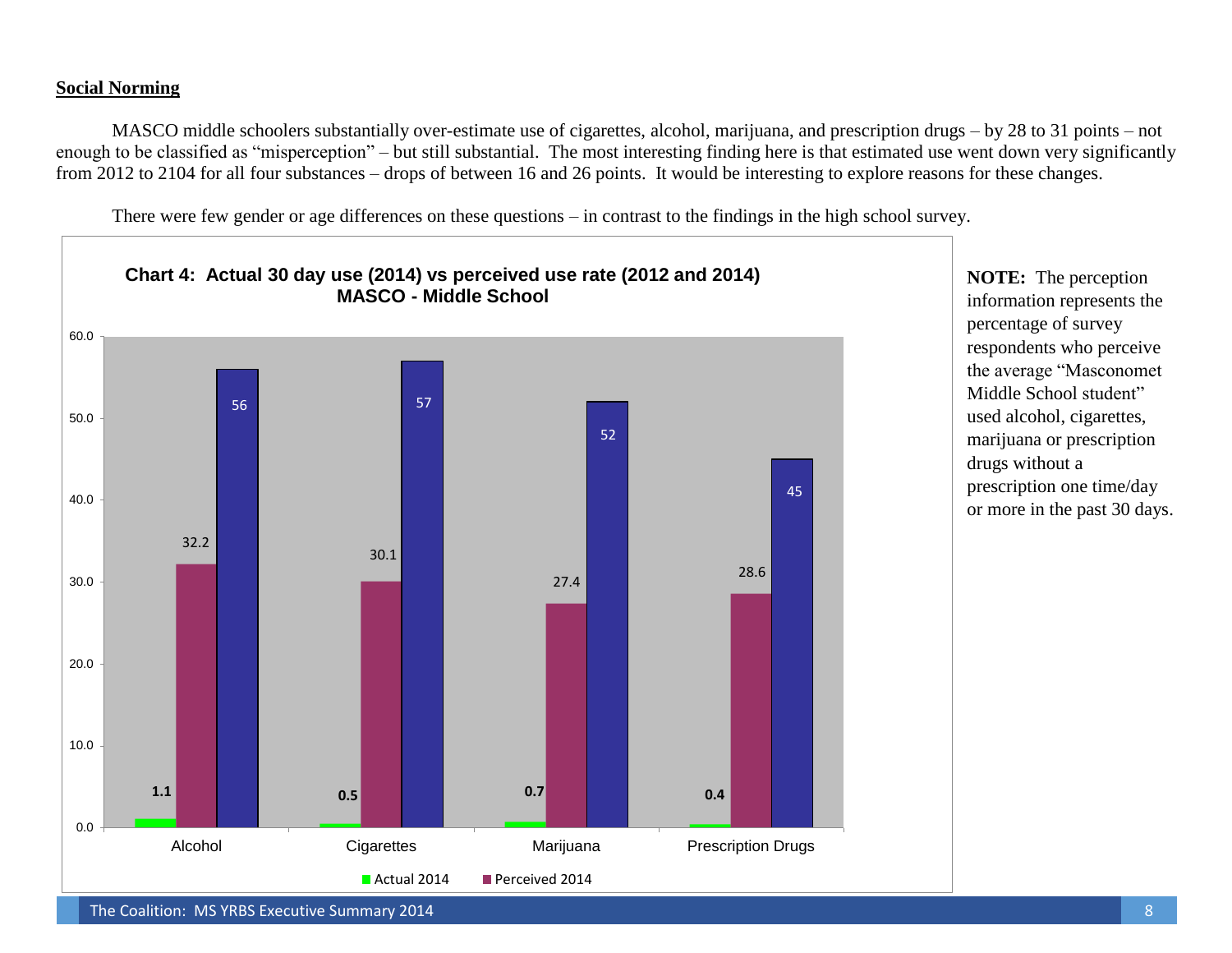# **Sexual Behavior**

About 1 in 50 youth indicated that they had been sexually active at some point in their lives with an age of onset of 12.8 years. About 2/3 of those who responded they have been sexually active said they have had either 1 (21.7%) or 2 (39.3%) partners and about 50% of those who have been sexually active indicated that they had used a condom the last time – a smaller proportion than reported by high school youth this year.

The questions in this section dealt with the concept of being "sexually active", defined in the survey as "being physically involved in sexual activity with another person" whereas in 2012 and in the 2013 Massachusetts survey, the questions specified sexual intercourse – thus results cannot be compared over time or with state data.

# **Behaviors That Contribute to Unintentional Injuries**

Youth were asked about three areas where their behavior could result in unintentional injuries.

About 2/3 of the youth who rollerblade, bike, etc. choose not to wear a helmet on some occasions but only slightly more than 1 in 10 rarely or never wear that protective gear. The percentage of those who roll/ride/etc and who do not always wear a helmet decreased in the past two years from 69.2% to 61.3%. Eighth graders were more likely than  $7<sup>th</sup>$  graders to report never wearing a helmet (12.8% vs 7.4%).

Relatively small numbers of middle school youth ride in cars driven by those who have used alcohol (4.5%) or marijuana (1.7%) prior to driving. The proportion riding with persons who had drunk alcohol prior to driving was significantly lower in 2014 than in 2012 (4.5% vs 15%). Again, eighth graders were more likely than seventh graders to say they had ridden with someone who had been drinking (6.2% vs 2.5%).

The proportion of youth who ride with "questionable" drivers increases in high school, due at least in part to increased opportunity.

# **Behaviors That Contribute to Violence**

About 1 in 7 youth reported that they had carried a weapon at some point in their lives (15.5%) – down from 22% in 2012. Not surprisingly, boys were more likely than girls to report having carried a weapon (25.1% vs 4.4%).

The percentage of youth indicating that they had not gone to school at least 1 day in the last 30 because of feeling unsafe in traveling to school or at school was 3.3% -- significantly down from 2012 (6%).

Nearly 1/3 of the youth reported having been in a fight at some point in their lives (31.9%) with boys more likely than girls to report that behavior (48.5% vs 21.6%). About 1 in 50 were injured severely enough in a fight to require medical attention (2.6%). There were no differences across time on these two questions.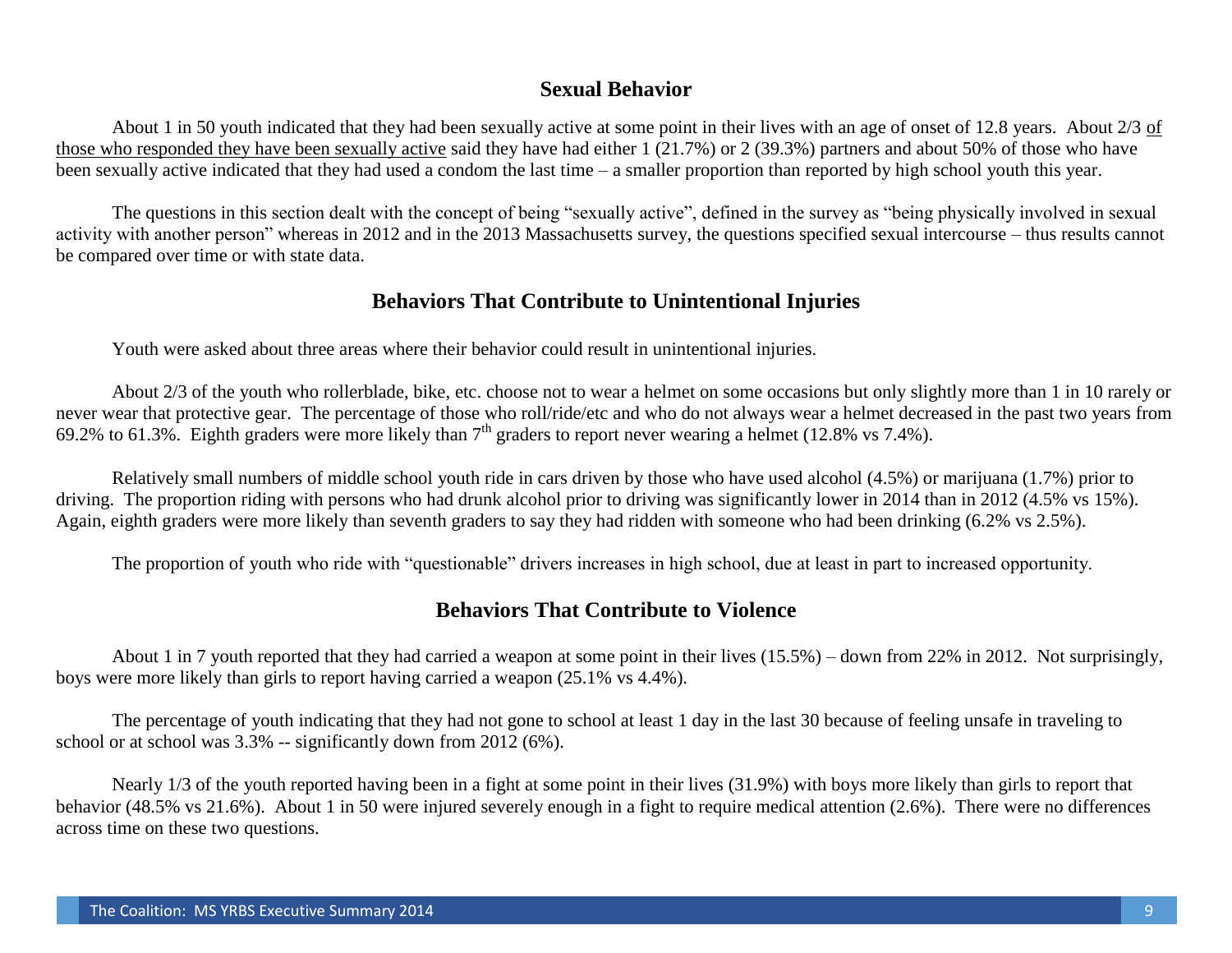# **Bullying**

## **Youth as Victim of Bullying**

About 2 out of 10 middle schoolers reported having been bullied at school in the past couple of months (21.3%) with most reporting the frequency as once or twice (14.8%). Boys were more likely than girls to report having been bullied several times a week (2.7% vs .4%). Slightly more than 10% reported cyber-bullying (11.5%) with girls more likely than boys to report the frequency as once or twice in the past few months (11.8% vs 6.0%).

The most common forms of bullying reported were being called names/being made fun of (14.0%), being excluded or ignored (9.3%), and having rumors spread (6.7%).



(7.78% vs 20%).

# **Youth as Perpetrator of Bullying**

About 1 in 20 youth indicated that they had bullied another youth in the past couple of months (4.6%). The ways that youth bullied correspond with the reported types of bullying – being made fun of (4.0%), exclude or ignore  $(1.9\%)$ , spreading false rumors  $(.7\%)$ . About the same number report  $(5.1\%)$ report cyber-bullying other youth.

# **Responses to Bullying**

When asked how they reacted when they were bullied youth said they preferred to walk away/ignore (19.8%), to tell an adult at school (10.7%) and to tell parents or other adult family member (10.1)

The most common responses of youth when they see someone else being bullied are to try to help the youth being bullied (36.4%) and to tell an adult (at school or home) (14.5%). More youth reported trying to help in 2014 than in 2012 (36.4% vs 30%) and fewer reported watching but feeling they should help

Nearly half the youth reported that teachers attempted to intervene in bullying situations "almost always" (42%) – a significant increase from 2012 (30%). Only about 1 in 10 youth said teachers almost never intervene (8.6%).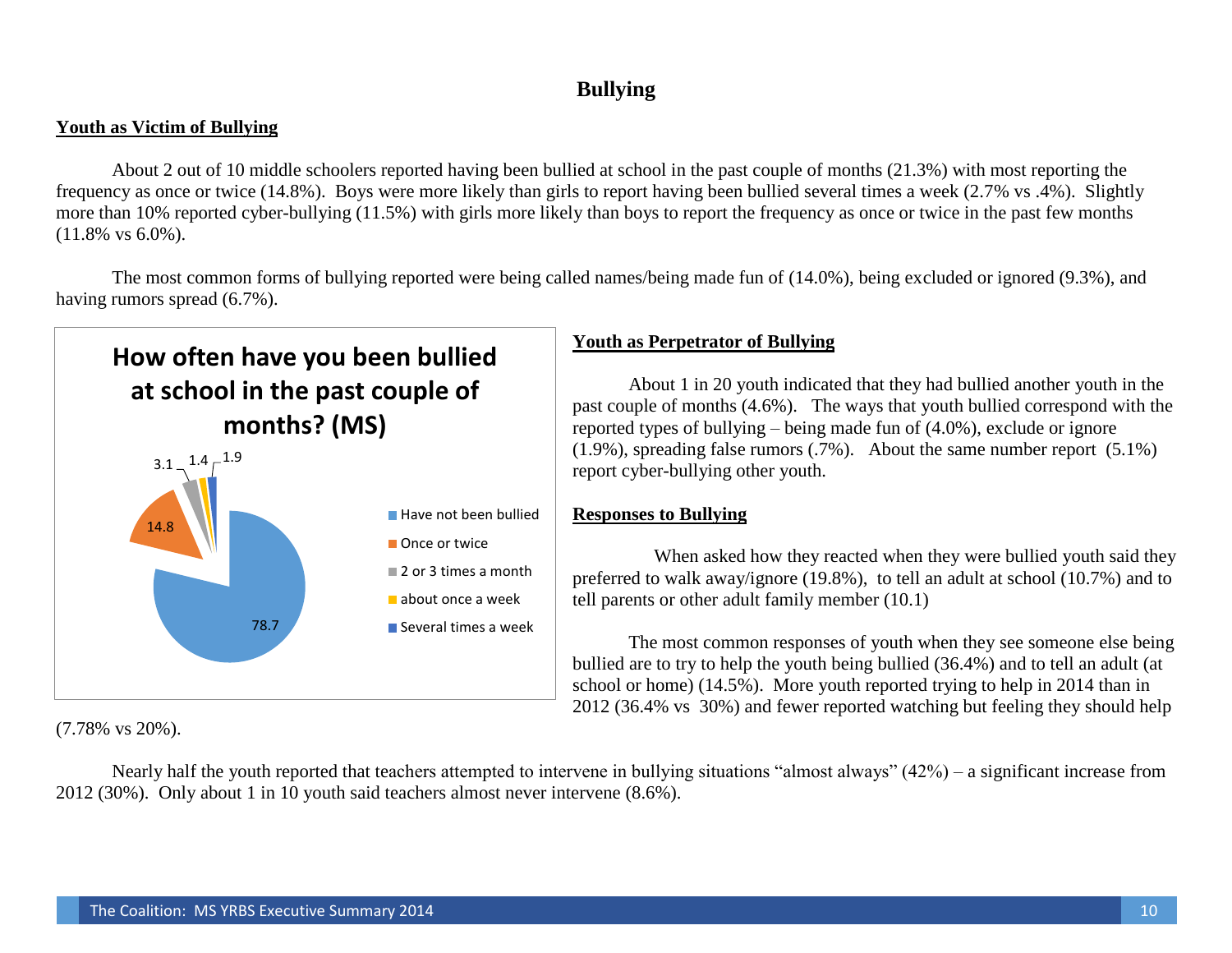



## **Location of Bullying**

Youth reported that hallways (17.8%), social media (14.1%), and the cafeteria (10.8%) were the most common locations for bullying to occur.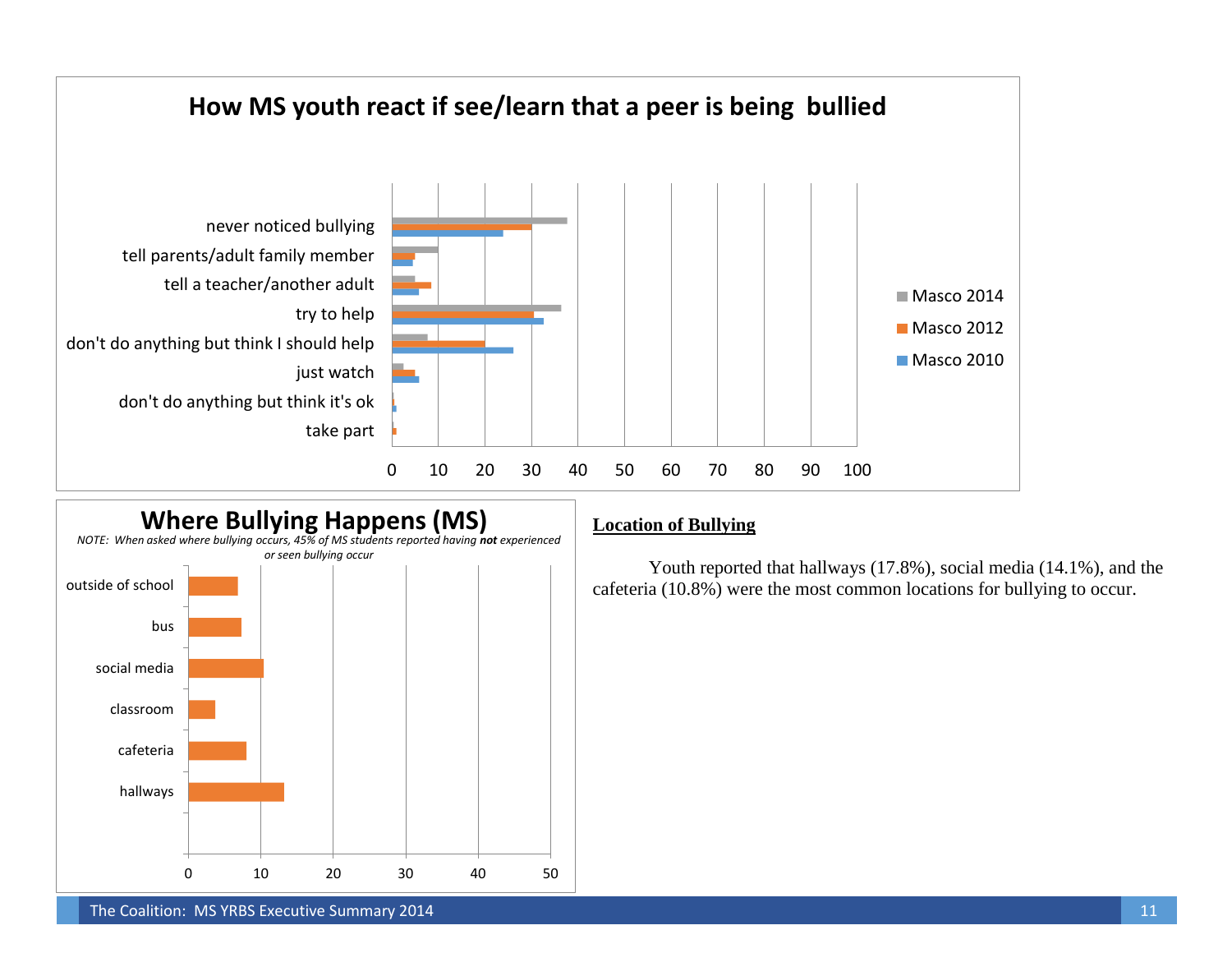# **Stress, Depression, and Self-Harm**

# **Stress:**

When asked how much of a problem stress was 39.3% replied "Not a problem at all/Almost never a problem" while 6.5% replied "Always a problem". Girls were more likely than boys to respond "Often" or "Always" (33.8% vs 15.8%), while boys were more likely to respond "Not at all" or "Almost Never" (49.8% vs 27.9%).



The most frequently mentioned sources of stress were:

School work (67.5%)

 $\bullet$ 

- My expectations of myself (28.9%)
- Parents' expectations of me (23.9%)

The remaining responses (friendships, family, extra-curricular) all were chosen by 15% to 20% of the youth.

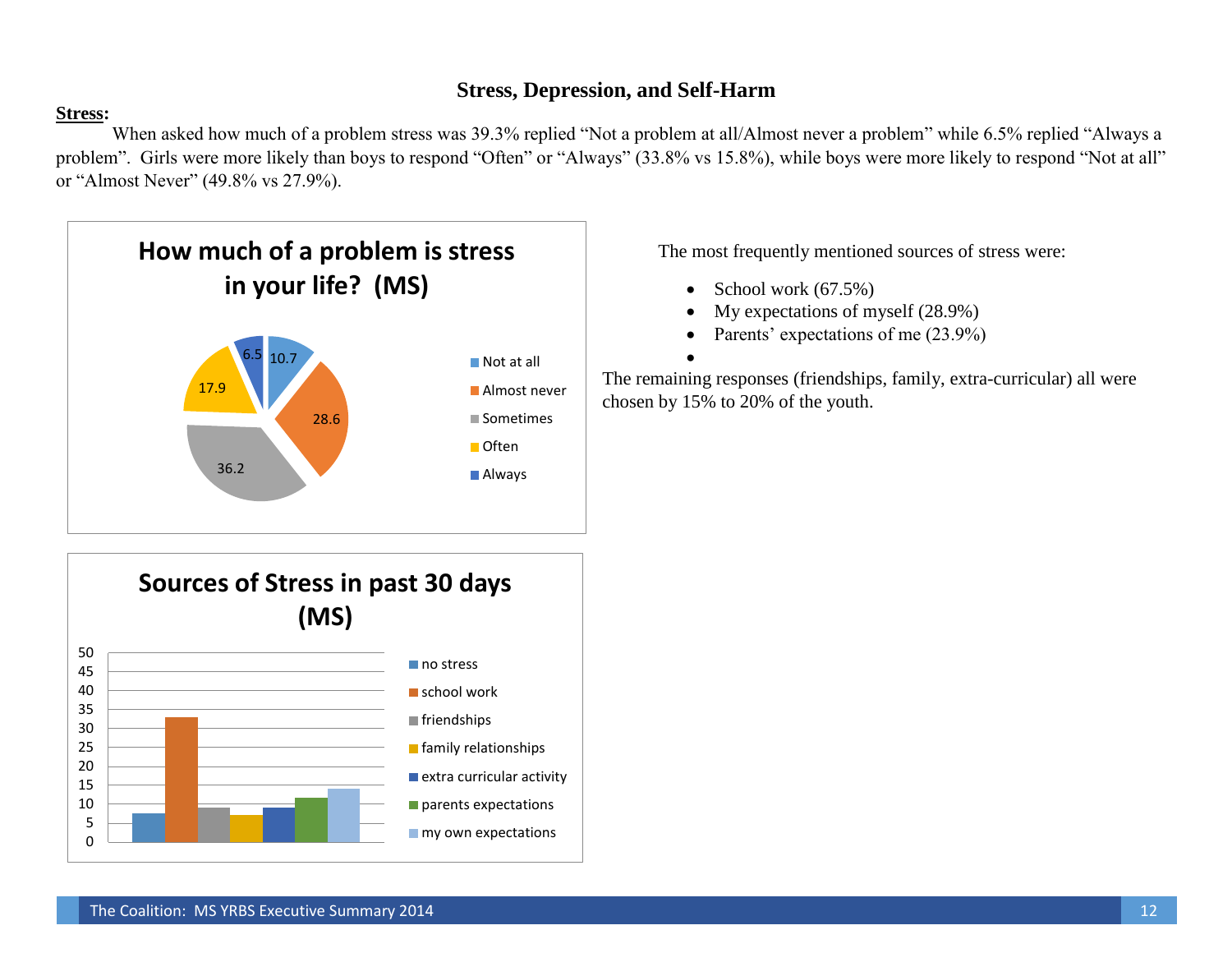Most youth employed some type of positive stress management technique with the most popular being:

- Talk to parent or family member  $(26.2\%)$
- Journal/draw/listen to music/spend time alone  $(24.1\%)$
- Talk to friends  $(18.5\%)$
- Exercise/yoga  $(13.4\%)$

More than 1 in 10 each said they had no way to manage stress (13.4%) and less than 1% used drugs or alcohol to manage stress.



### **Depression and Self-harm (including suicide):**

When asked if they exhibited signs of clinical depression (feeling sad or hopeless almost every day for two weeks or more in a row) 8.6% responded "Yes". Less than 5% reported having hurt or injured themselves on purpose at least once (3.5%) – which is significantly lower than in 2012 (12%).

During the past twelve months, 3.9% said they seriously considered suicide and 1.9% said they made a plan about how they would attempt suicide (both percentages down from 2012 (7% and 6%, respectively) . During the past 12 months .7% said they actually attempted suicide – again down from 2012 (2%).



**Depression, Self Harm, Suicide (MS)**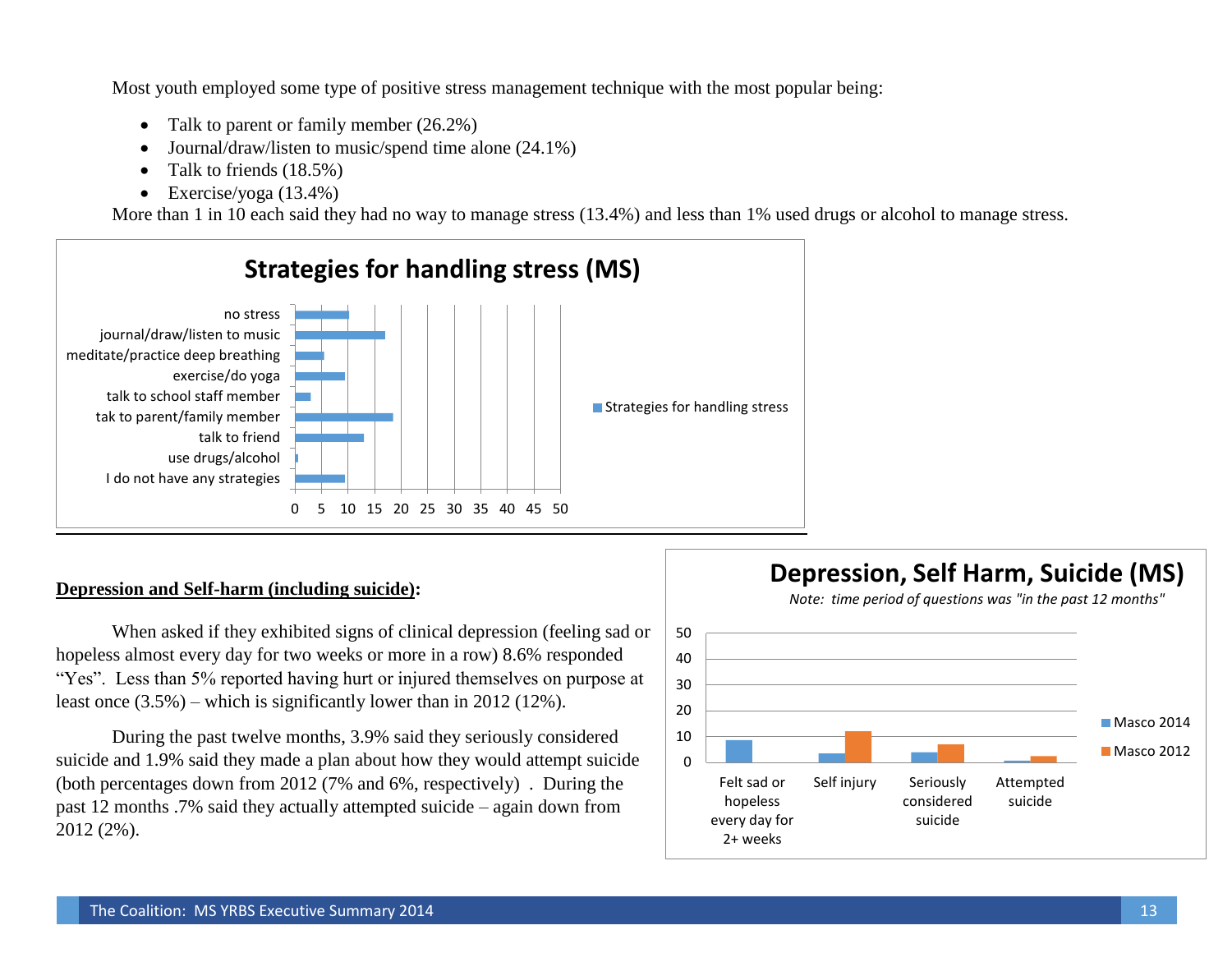# **Protective Factors**

Protective factors are associated with the prevention of risky behaviors and substance use. Perception of risk of harm from substance use and parental and peer disapproval of substance use were discussed earlier and were shown to relate to substance use. In this section we address presence of supportive adults, feeling valued, and participation in sports and extra-curricular activities.

# **Supportive Adults:**

| <b>SUPPORTIVE ADULTS</b>                                                                               |                                                 |                      |                      |  |  |
|--------------------------------------------------------------------------------------------------------|-------------------------------------------------|----------------------|----------------------|--|--|
|                                                                                                        |                                                 | <b>Masco</b><br>2014 | <b>Masco</b><br>2012 |  |  |
| Is there at least one.<br>adult/teacher at<br>school that you can<br>talk to if you have a<br>problem? |                                                 |                      |                      |  |  |
|                                                                                                        | Yes                                             | 75.6%                | 68%                  |  |  |
|                                                                                                        | N <sub>o</sub>                                  | 8.5%                 | 9.5%                 |  |  |
|                                                                                                        | Not sure                                        | 15.9%                | 23%                  |  |  |
| Outside of school<br>are there adults you<br>can talk to about<br>things that are<br>important to you? |                                                 |                      |                      |  |  |
|                                                                                                        | $Yes - Parent/adult$<br>family member           | 61.7%                | 57%                  |  |  |
|                                                                                                        | $Yes - non family$<br>adult                     | 1.4%                 | 3%                   |  |  |
|                                                                                                        | $Yes - both family$<br>and non-family<br>adults | 33.2%                | 32%                  |  |  |
|                                                                                                        | N <sub>o</sub>                                  | 1.7%                 | 2%                   |  |  |
|                                                                                                        | Not sure                                        | 1.9%                 | 5%                   |  |  |

Fully ¾ of the youth reported having at least one teacher or other school adult they could talk with about important things (75.6%) – an increase from 68% in 2012. Boys were more likely than girls to say they did not have such an adult (11.0% vs 5.9%). Outside of school only 1.7% said they did not have an adult to turn to about things important to them, while nearly 2/3 mentioned parent or other adult family member (61.7%) and close to 1/3 mentioned both family and non-family adults (33.2%). Boys were more likely to mention only family members (66.8% vs 56.1%), while girls were more likely to have both family and non-family adults to talk to (39.1% vs 28.2%). These percentages for outside of school support were not different from those found in 2012.

When asked if they had spoken with an adult family member about various topics, over ½ said they had not, while 34.1% had discussed alcohol; 29.4%, tobacco; 27.4% marijuana; and 25.6% sexual activity. Fewer than 15% had talked about use of prescription drugs without a prescription.

### **Participation in sports and extra-curriculars:**

More than  $\frac{3}{4}$  of the youth reported participating in at least one sports team (79.34%); more than 2/3 said they were involved in an organized after-school activity (70.1%) in the past week; and about 1/2 said they spent at least 1 hour on volunteer work or community service (48.3%) in an average month. Girls were more likely than boys to report being involved in after school activities (75.8% vs 65.2%). There were no differences across time on these questions.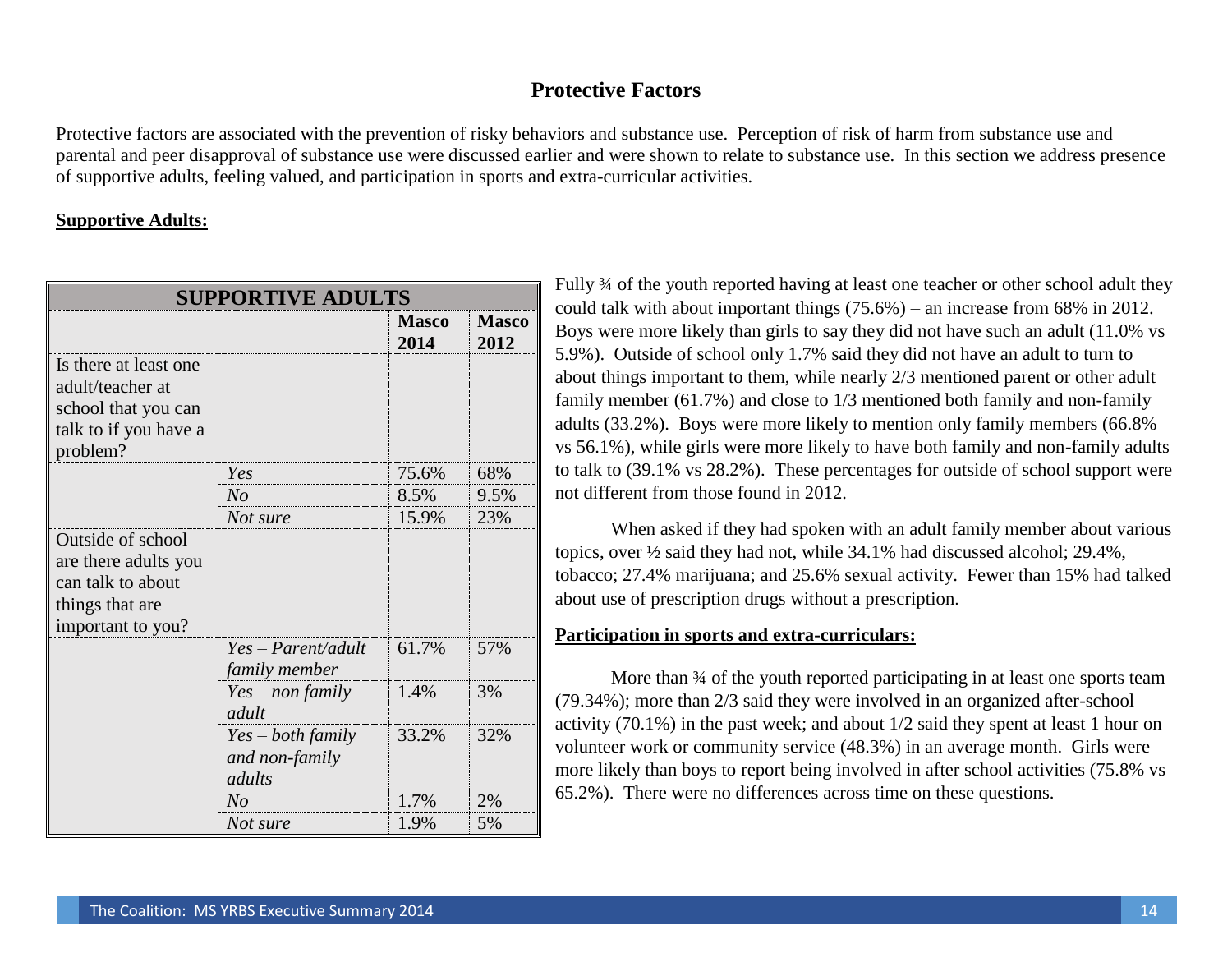**Feeling Valued:** *NOTE: Questions were revised for 2014 so a direct comparison is not possible.*

About 2/3 of the youth strongly agreed or agreed with each of these statements:

- I feel my teachers care about me and give me encouragement and support. (68.5%)
- $\bullet$  I feel my peers at this school care about me as a person. (64.9%)
- I feel that adults in the Tri-Town community care about me as a young person. (65.6%)

There were no changes across time.